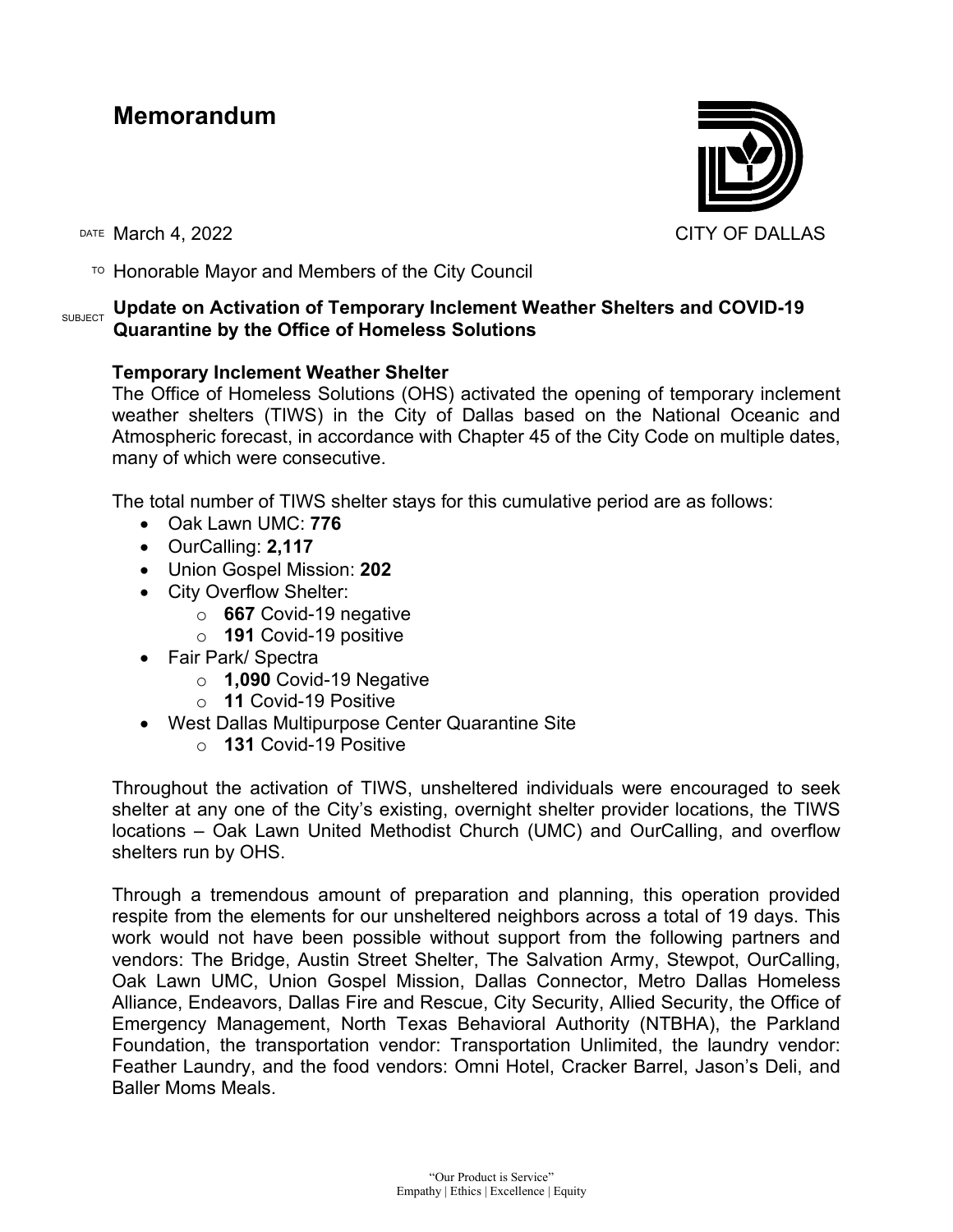DATE March 4, 2022

**Update on Activation of Temporary Inclement Weather Shelters and COVID-19 Quarantine by the Office of Homeless Solutions**

## **COVID-19 Quarantine**

Onsite, rapid response Covid-19 testing was done at all locations and individuals who tested positive were isolated and transported to a quarantine site. In partnership with Dallas County, OHS established this quarantine location at the West Dallas Multipurpose Center (WDMC), 2828 Fish Trap Road, for homeless individuals who were Covid-19 positive; admitted by referral through the local shelter providers and hospitals.

For the safety and security of staff and guests, the location was not disclosed during active operations. The site operated from January 10, 2022 – March 4, 2022 and sheltered 131 Covid-19 positive guests. The use of this site during the Omicron surge helped to prevent potential super spreader events and control the spread of Covid-19 among our unsheltered neighbors. The WDMC quarantine site provided a safe place for guests to recover with strict protocols in place to ensure that no staff were ever placed at risk of infection. Because of the layout of the facility and since the facility was only operating at a limited capacity due to Covid-19 closures, the WDMC building was able to host this quarantine site and maintain full separation between the shelter guests, building operators, and other daily business operations. The site has been returned to the Office of Community Care since the Covid-19 rate of infection is down to pre-surge levels as determined by County Health guidelines and the current level of need for the site was too small to continue operations. This is also in line with the City Manager's final Return to Work Phase 4, that went into effect on March 4, 2022.

We are extremely grateful to: the Office of Community Care for the use of this space, to Dallas County for providing day-to-day management of the site, to NTBHA for providing and staffing the intake referral system and providing care coordination for guests with behavioral health issues, to Parkland Hospital for their support of the site, to our City Partners – Dallas Fire and Rescue and City Security, and to the security vendors: Endeavors and Allied Security for maintaining a 24/7 presence for the duration of operations. We are also grateful for the following West Dallas community partners, for providing additional donations of food, fresh produce, and snacks, including: Brother Bill's Helping Hands, The Oak Cliff Veggie Project, City Square's Food Recovery program, and the Parkland Food Services Department.

We would like to extend a heartfelt thank you to the Mayor and City Council for your unwavering support of our efforts, the donation of your time volunteering at sites, and resources you have each brought to bear during this time of need. Collectively, every organization, vendor, and person mentioned above have worked to provide over 5,000 TIWS shelter and Covid-19 quarantine stays to our most vulnerable residents.

If you have any questions, please reach out to me, or Christine Crossley, Director of the Office of Homeless Solutions, or Jessica Galleshaw, Director of the Office of Community Care. Thank you for your support.